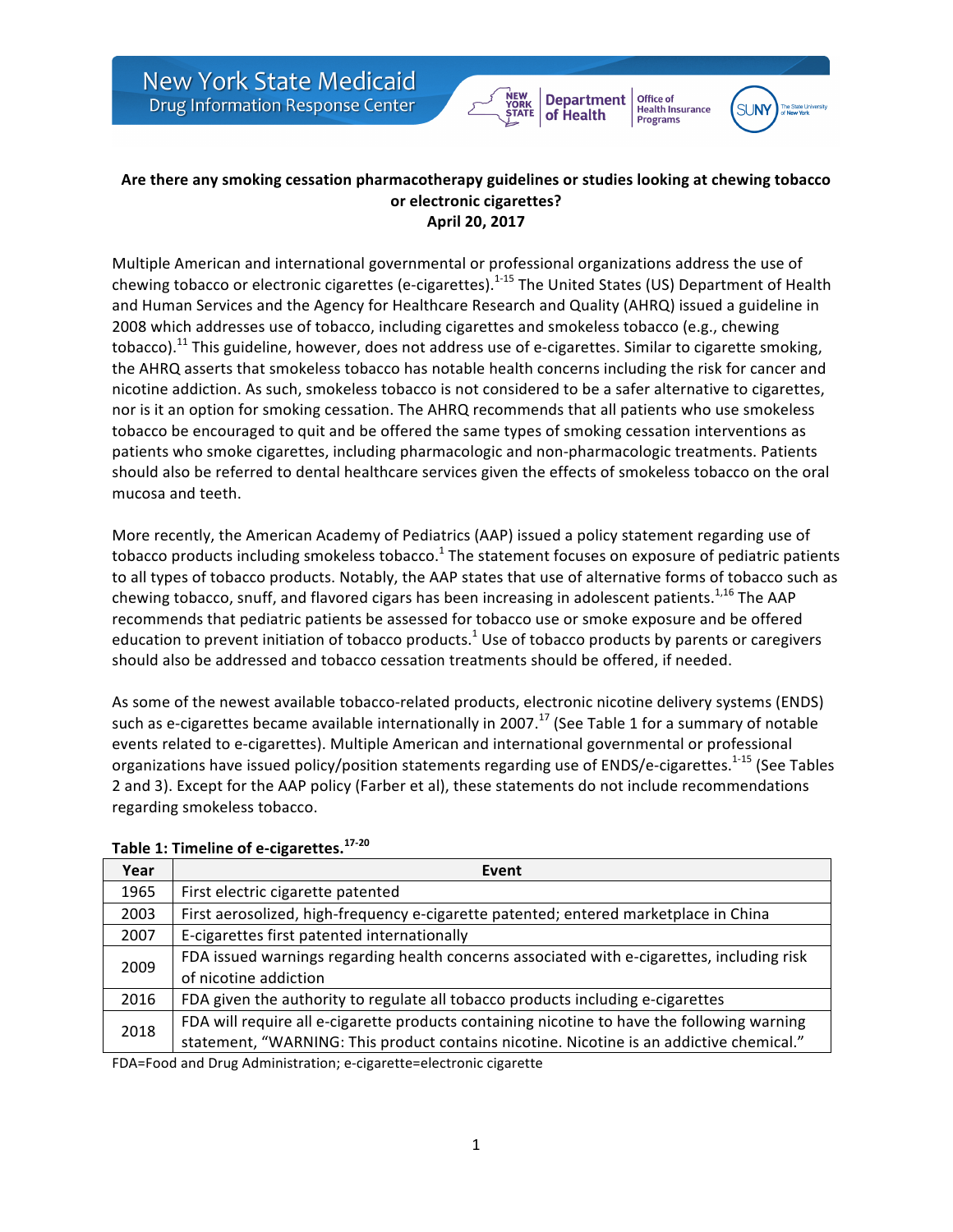

# Table 2: US governmental and professional organizations' policy/position statements for ENDS/e-cigarettes.\*

| Organization                  | <b>Recommendations</b>                                                                                                                                                                                                                                          |
|-------------------------------|-----------------------------------------------------------------------------------------------------------------------------------------------------------------------------------------------------------------------------------------------------------------|
|                               | -Supports: (1) regulation of all ENDS by FDA; (2) encourages FDA to require safety warnings on products and restrict youth-<br>oriented marketing; (3) federal regulations requiring internet and mail-order sellers to check age and identification of buyers; |
|                               | (4) prohibition of ENDS in areas where tobacco use is prohibited by existing laws in order to prevent second- or third-hand                                                                                                                                     |
| AACR/ASCO (2015) <sup>8</sup> | exposure and potential adverse events                                                                                                                                                                                                                           |
|                               | -Recommends: (1) prohibition of candy or youth-friendly flavors to prevent use by younger patients; (2) taxes on ENDS at equal                                                                                                                                  |
|                               | or higher levels as combustible tobacco products; (3) use of FDA-approved smoking cessation products instead of ENDS                                                                                                                                            |
|                               | -Further research needed regarding ENDS use in smoking cessation                                                                                                                                                                                                |
|                               | -Asserts that nicotine is highly addictive and neurotoxic to the developing brain; reports of nicotine toxicity have been                                                                                                                                       |
|                               | increasing                                                                                                                                                                                                                                                      |
|                               | -ENDS not recommended for smoking cessation<br>-Avoid use of ENDs around children to avoid second- or third-hand exposure; prohibit use of ENDS in all public places                                                                                            |
| AAP (2015) <sup>1,7</sup>     | -Increase the minimum age to 21 y for all ENDS products; ban all flavors; ban sale of ENDS on the internet and advertising in                                                                                                                                   |
|                               | media/internet/point-of-sale settings; restrict depiction in movies, television, etc.; require adult-rating for media with use of                                                                                                                               |
|                               | <b>ENDS products</b>                                                                                                                                                                                                                                            |
|                               | -Tax ENDS at same rate as conventional cigarettes                                                                                                                                                                                                               |
|                               | -Supports: (1) regulation of all ENDS by FDA; (2) taxes on all tobacco products; (3) legislation to restrict                                                                                                                                                    |
|                               | promotion/marketing/advertising for ENDS products; (4) include ENDS in all youth tobacco prevention efforts, highlighting                                                                                                                                       |
| ACP $(2015)^9$                | risks; (5) future research on ENDS to examine health effects, toxicity, dual use rates (cigarettes and ENDS)                                                                                                                                                    |
|                               | -Ban: (1) flavors from all tobacco products and ENDS due to its appeal to youths; (2) use of ENDS in all public places                                                                                                                                          |
|                               | -Notes long-term effects of ENDS are unknown; further research needed to determine their role in smoking cessation                                                                                                                                              |
|                               | -Supports regulation of e-cigarettes                                                                                                                                                                                                                            |
| ACS $(2014)^2$                | -Not recommended for smoking cessation as safety and efficacy have not been determined; other FDA-approved methods are<br>recommended                                                                                                                           |
|                               | -Supports inclusion of e-cigarettes in: (1) the definition of tobacco products and smoking; (2) smoke-free air laws; (3) state and                                                                                                                              |
|                               | federal laws prohibiting sales to minors; (4) laws which restrict marketing/advertising to minors; (5) tobacco screening                                                                                                                                        |
|                               | questionnaires and prescriber education                                                                                                                                                                                                                         |
| AHA (2014) <sup>6</sup>       | -Supports: (1) taxing e-cigarettes at a high rate to discourage use by minors and using revenue to fund tobacco                                                                                                                                                 |
|                               | cessation/prevention programs; (2) FDA regulations for marketing, access by minors, labeling, and manufacture of quality-                                                                                                                                       |
|                               | controlled products                                                                                                                                                                                                                                             |
|                               | -No evidence for use of e-cigarettes for smoking cessation or as an alternative to combustible tobacco products                                                                                                                                                 |
|                               | -Recommends intensive counseling for patients with CVD or stroke or at risk of a CVD event                                                                                                                                                                      |
|                               | -Notes concern for: (1) potential health consequences due to nicotine and other harmful chemicals; (2) effects of second-hand                                                                                                                                   |
|                               |                                                                                                                                                                                                                                                                 |
| ALA $(2014)^3$                | exposure; (3) aggressive marketing toward youth such as candy-type flavors; (4) potential for e-cigarettes to act as "gateway" to<br>conventional cigarettes; (5) unproven claims that e-cigarettes will help smokers quit                                      |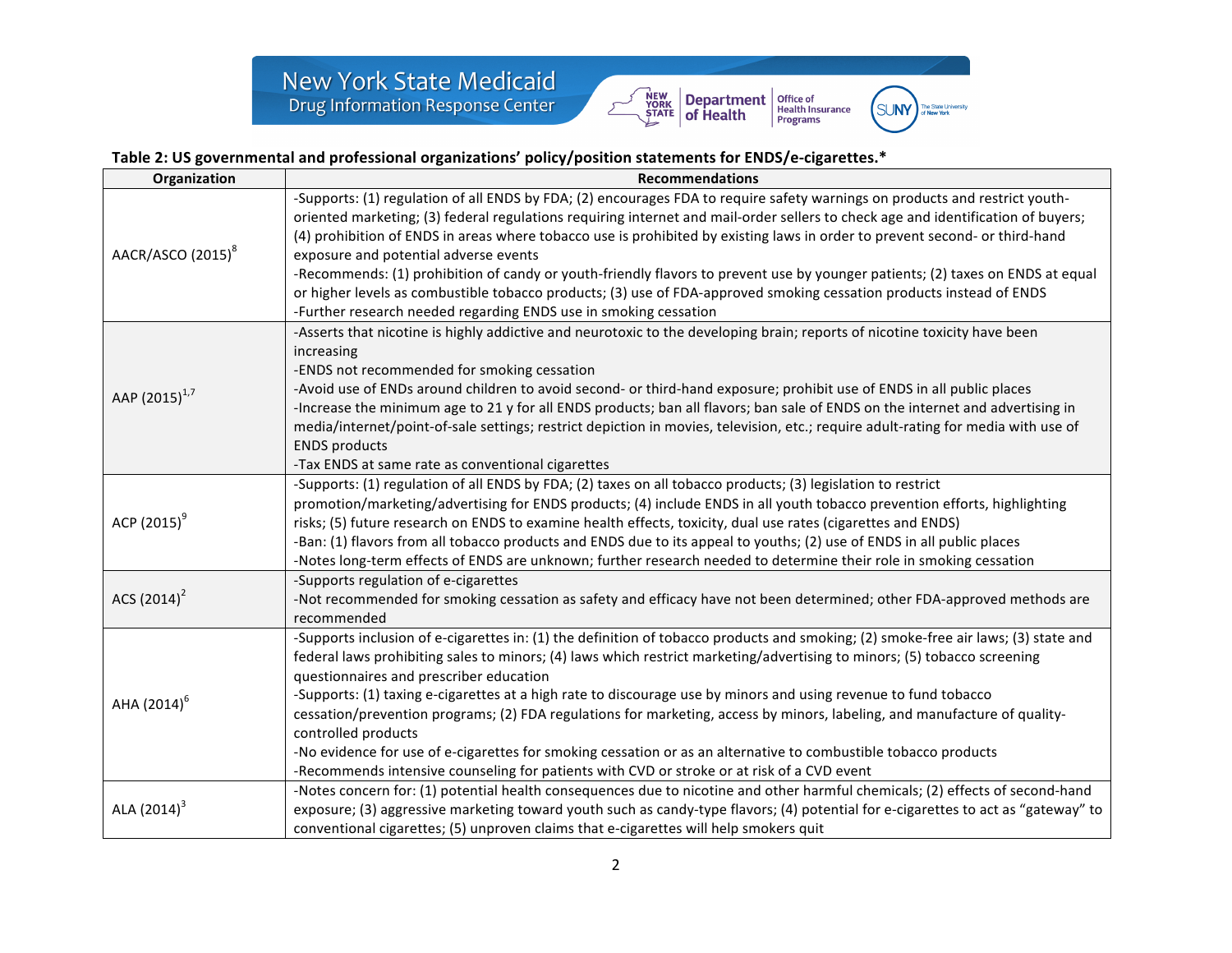

**SUNY** 

| Organization                 | <b>Recommendations</b>                                                                                                        |
|------------------------------|-------------------------------------------------------------------------------------------------------------------------------|
| AMA $(2014)^4$               | -Recommends stricter regulation of ENDS                                                                                       |
|                              | -Notes public health concern for addiction to nicotine and the potential for increased use of conventional tobacco products   |
| NIOSH $(2016)^{10}$          | -Notes potential health concerns due to ENDS and second-hand exposure                                                         |
|                              | -Surgeon General report focuses on use of e-cigarettes by youth and young adults                                              |
|                              | -Notes public health concerns including addiction to nicotine, harmful effects on the developing brain, and the potential for |
|                              | harmful additive ingredients                                                                                                  |
| US DHHS (2016) <sup>13</sup> | -Reports an increase in use of e-cigarettes among youth, which has surpassed use of other tobacco products                    |
|                              | -Notes that use of e-cigarettes is strongly associated with use of other tobacco products                                     |
|                              | -Recommends adding e-cigarettes to smoking cessation policies, restricting access to youth, implementation of tax/price       |
|                              | policies and retail licensure, regulation of marketing towards youth, and educational interventions                           |
| USPSTF $(2015)^+$            | -Due to a lack of evidence, use of ENDS for smoking cessation is not recommended                                              |

\*Most statements/recommendations were published prior to FDA being given the authority to regulate e-cigarettes. AACR=American Association for Cancer Research; AAP=American Academy of Pediatrics; ACP=American College of Physicians; ACS=American Cancer Society; AHA=American Heart Association; ALA=American Lung Association; AMA=American Medical Association; ASCO=American Society of Clinical Oncology; CVD=cardiovascular disease; ecigarettes=electronic cigarettes; ENDS=electronic nicotine delivery systems; FDA=Food and Drug Administration; NIOSH=National Institute for Occupational Safety and Health; US DHHS=United States Department of Health and Human Services; USPSTF=United States Preventative Services Task Force; y=years

### **Table 3: International governmental and professional organizations' policy/position statements for ENDS/e-cigarettes.**

| Organization             | <b>Recommendations</b>                                                                                                                 |
|--------------------------|----------------------------------------------------------------------------------------------------------------------------------------|
| FIRS $(2014)^5$          | -Notes that the health risks of e-cigarettes have not been adequately studied; use of these products should be restricted until        |
|                          | safety is more fully determined                                                                                                        |
|                          | -Notes a lack of evidence regarding use of ENDS for smoking cessation                                                                  |
|                          | -Unknown whether use of ENDS may lead to use of conventional cigarettes                                                                |
|                          | -States several regulatory options for consideration: (1) banning sale, distribution, possession to or by minors; (2)                  |
|                          | banning/restricting advertising and promotion; (3) taxing at a level to which makes ENDS unaffordable to minors; (4)                   |
| WHO $(2016)^{14}$        | banning/restricting use of flavors; (5) regulation of sales; (6) implementation of measures to prevent illicit use; (7) prohibiting    |
|                          | use in indoor areas; (6) requiring use of child-resistant packaging                                                                    |
|                          | -Recommends requirements for potential health warnings and several measures to minimize potential health risks: (1) testing            |
|                          | products for safety; (2) use of ingredients that are not a health risk; (3) following fire safety standards; (4) regulation of product |
|                          | content, devices, etc.                                                                                                                 |
|                          | -Recommends: (1) regulation of the manufacture and sale of ENDS; (2) marketing for smoking cessation should be based on                |
| WMA (2012) <sup>15</sup> | efficacy and safety data and be approved by regulatory agencies; (3) inclusion of ENDS in smoke-free laws; (4) patient education       |
|                          | by prescribers noting potential health risks                                                                                           |

e-cigarettes=electronic cigarettes; ENDS=electronic nicotine delivery systems; FIRS=Forum of the International Respiratory Societies; WHO=World Health Organization; WMA=World Medical Association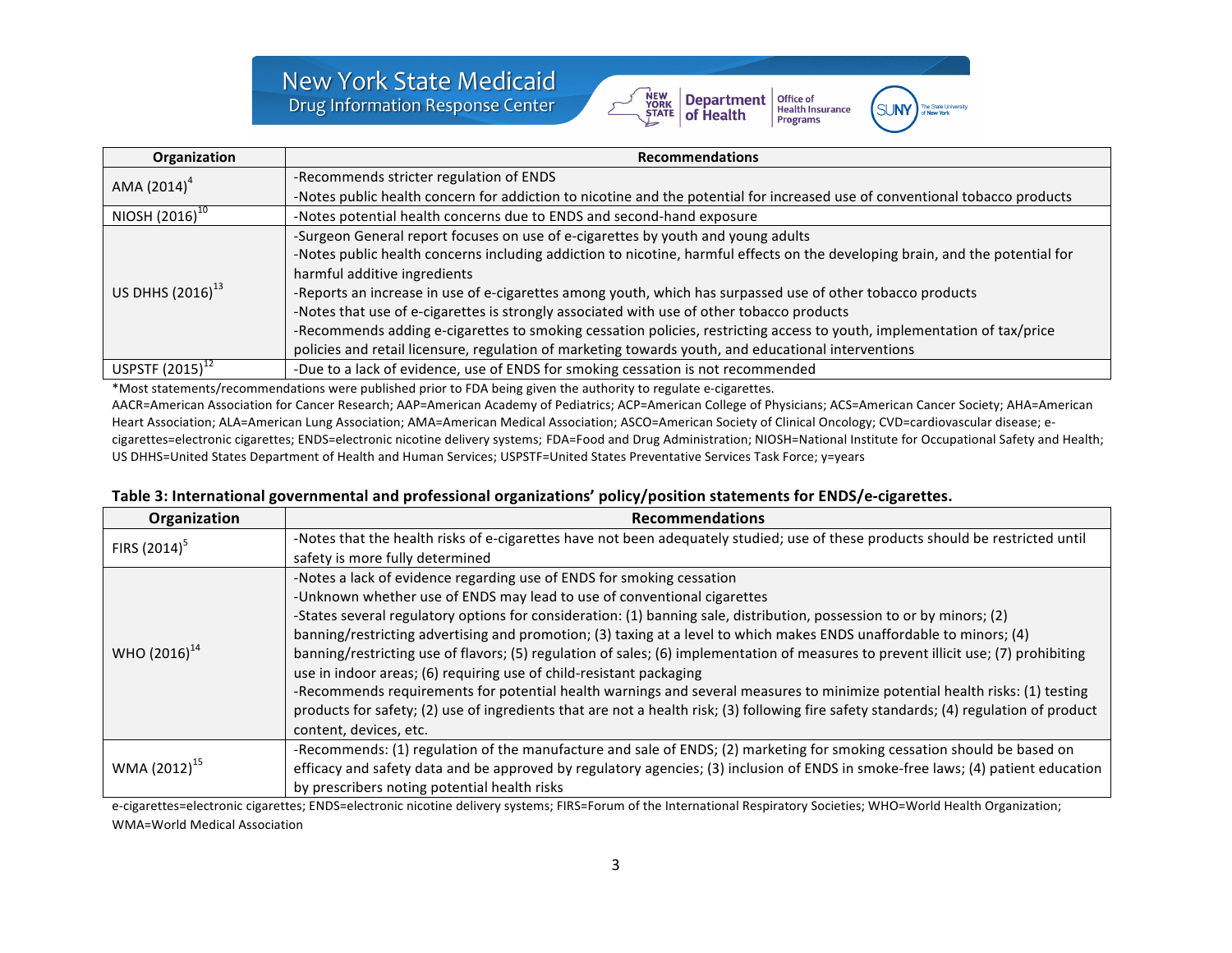**New York State Medicaid Drug Information Response Center** 

Office of **Department Health Insurance** of Health Programs



In summary, 2 organizations make recommendations regarding smokeless tobacco.<sup>1,11</sup> Due to safety concerns, the AHRQ recommends that patients using smokeless tobacco be encouraged to quit and be offered tobacco cessation treatments.<sup>11</sup> (Of note, the AHRQ guideline was not included in Table 2 due to absence of recommendations on e-cigarettes). The AAP guideline focuses on use of tobacco products in pediatric patients and recommends patient assessment and subsequent treatment, if warranted.<sup>1</sup>

Regarding ENDS/e-cigarettes, multiple American or international governmental and professional organizations have issued policy or position statements.<sup>1-10,12-15,21</sup> These organizations recommend regulation of e-cigarettes and/or note public health concerns including addiction and use by minors (individuals less than 18 years of age). In the US, some of these concerns have been assuaged by federal action enabling FDA regulation of ENDS as tobacco products.<sup>22</sup> The FDA may prohibit sales of ENDS to minors and requires the submission of documentation supporting any efficacy or safety claims by manufacturers. Importantly, several organizations advise against the use of these products or assert that further research is needed regarding the role of ENDS in smoking cessation.<sup>1,3,5-9,12,14</sup>

References:

- 1. Farber HJ, Walley SC, Groner JA, Nelson KE. American Academy of Pediatrics. Clinical practice policy to protect children from tobacco, nicotine, and tobacco smoke. *Pediatrics*. 2015;136(5):1008-1017.
- 2. American Cancer Society. Questions about smoking, tobacco, and health. 2014; https://web.archive.org/web/20140923045623/http://www.cancer.org/cancer/cancercauses/to baccocancer/questionsaboutsmokingtobaccoandhealth/questions-about-smoking-tobacco-andhealth-e-cigarettes. Accessed March 30, 2017.
- 3. American Lung Association statement on e-cigarettes. 2015; http://www.lung.org/ourinitiatives/tobacco/oversight-and-regulation/statement-on-e-cigarettes.html. Accessed April 4, 2017.
- 4. McCarthy M. American Medical Association calls for stricter regulation of electronic cigarettes. *BMJ.* 2014;348:g4034.
- 5. Schraufnagel DE, Blasi F, Drummond MB, et al. Electronic cigarettes. A position statement of the Forum of International Respiratory Societies. Am J Respir Crit Care Med. 2014;190(6):611-618.
- 6. Bhatnagar A, Whitsel LP, Ribisl KM, et al. Electronic cigarettes: a policy statement from the American Heart Association. *Circulation.* 2014;130(16):1418-1436.
- 7. Walley SC, Jenssen BP. Electronic Nicotine Delivery Systems. *Pediatrics.* 2015;136(5):1018-1026.
- 8. Brandon TH, Goniewicz ML, Hanna NH, et al. Electronic nicotine delivery systems: a policy statement from the American Association for Cancer Research and the American Society of Clinical Oncology. *Clin Cancer Res.* 2015;21(3):514-525.
- 9. Crowley RA. Electronic nicotine delivery systems: executive summary of a policy position paper from the American College of Physicians. Ann Intern Med. 2015;162(8):583-584.
- 10. National Institute for Occupational Safety and Health. Current intelligence bulletin 67: promoting health and preventing disease and injury through workplace tobacco policies. 2015; https://www.cdc.gov/niosh/docs/2015-113/. Accessed April 4, 2017.
- 11. U.S. Department of Health and Human Services. Agency for Healthcare Research and Quality. Clinical practice guideline: treating tobacco use and dependence: 2008 update. https://www.ahrq.gov/professionals/clinicians-providers/guidelinesrecommendations/tobacco/index.html. Accessed March 28, 2017.